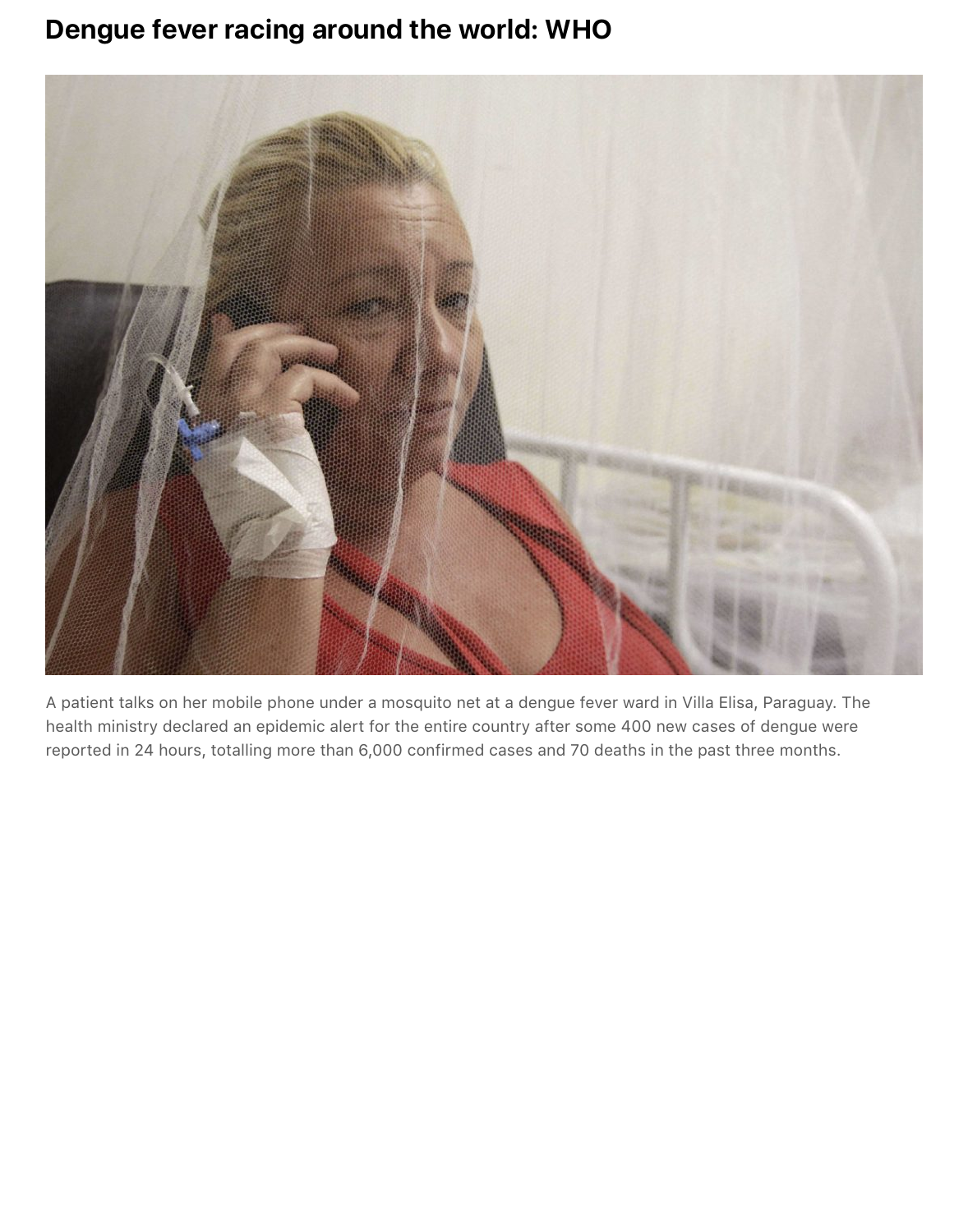

A female Aedes aegypti mosquito, distinguised by the white bands on its legs, sucks blood from a human host. The species is known for spreading dengue and yellow fevers. (Centers for Disease Control and Prevention / THE CANADIAN PRESS)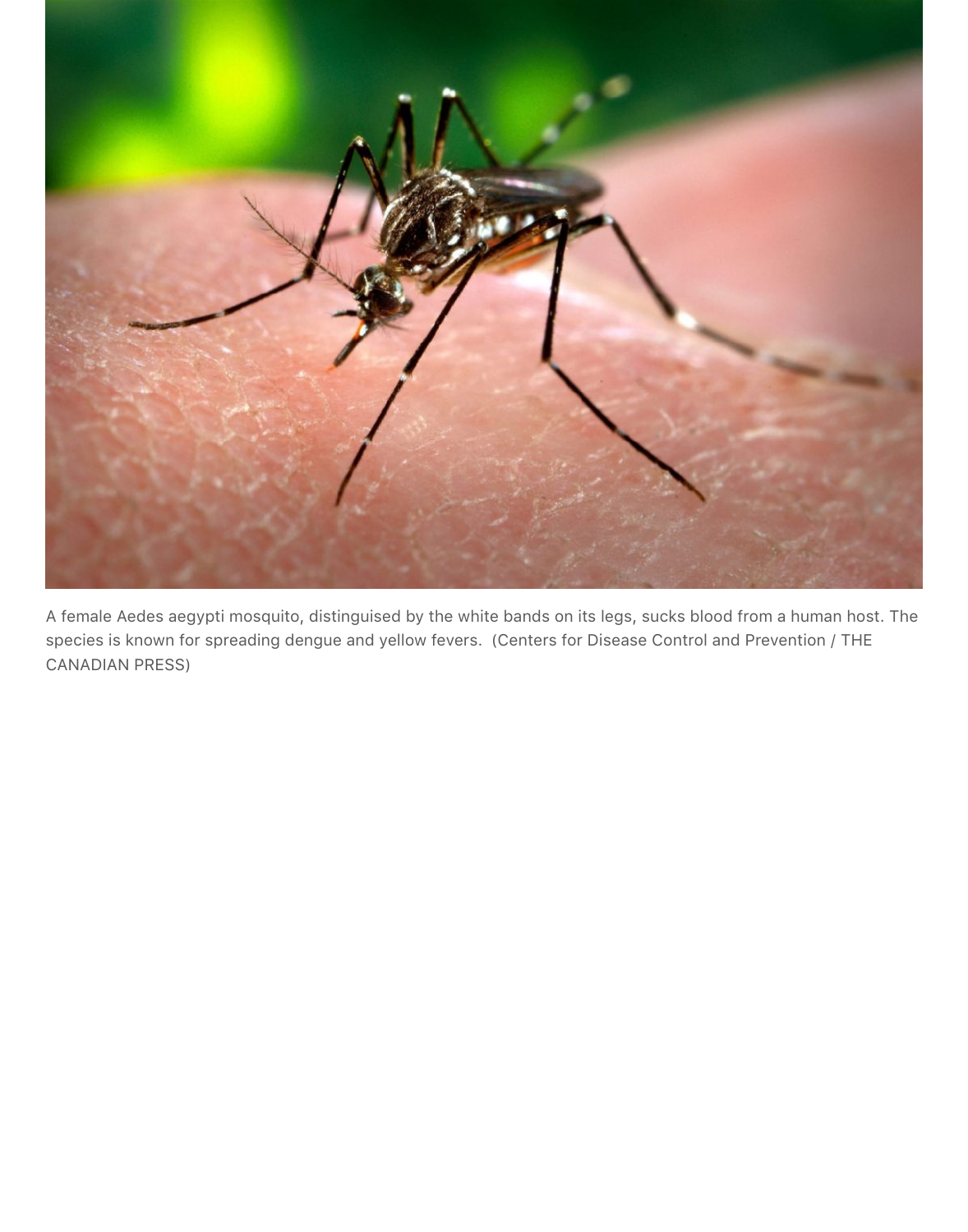

A patient talks on her mobile phone under a mosquito net at a dengue fever ward in Villa Elisa, Paraguay. The health ministry declared an epidemic alert for the entire country after some 400 new cases of dengue were reported in 24 hours, totalling more than 6,000 confirmed cases and 70 deaths in the past three months. (JORGE ADORNO / REUTERS)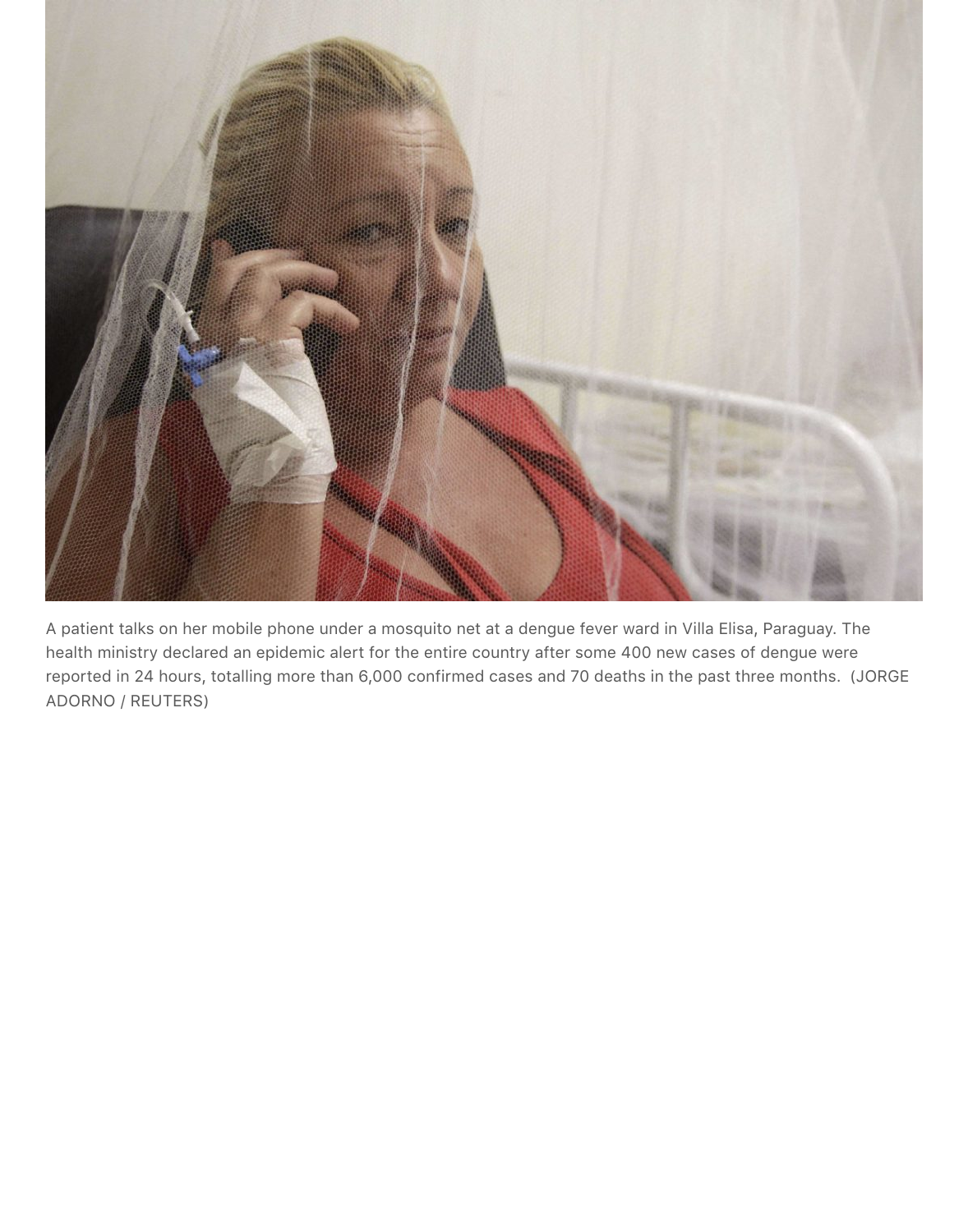

A female Aedes aegypti mosquito, distinguised by the white bands on its legs, sucks blood from a hum species is known for spreading dengue and yellow fevers. (Centers for Disease Control and Preventior CANADIAN PRESS)

By **Jennifer Yang**Global Health Reporter

Dengue fever is now the fastest spreading insect-borne virus in the world and has reached "epidemic potential," the World Health Organization said Wednesday.

Indeed, Dr. Scott Halstead, a leading dengue expert who has studied the virus fo than 50 years, goes even further: he believes the pandemic has already arrived.

"We're in it. We're in the pandemic," said Halstead, a senior scientific adviser to Dengue Vaccine Initiative. "We have more dengue in more countries, and in more and involving more people, than any other time in history. It's reached a huge ge expanse and now we're stuck with it."

While Halstead and the WHO may differ on the precise definition of what constit ["pandemic," they both ag](http://www.denguevaccines.org/)ree dengue has reached alarming levels since "breakber"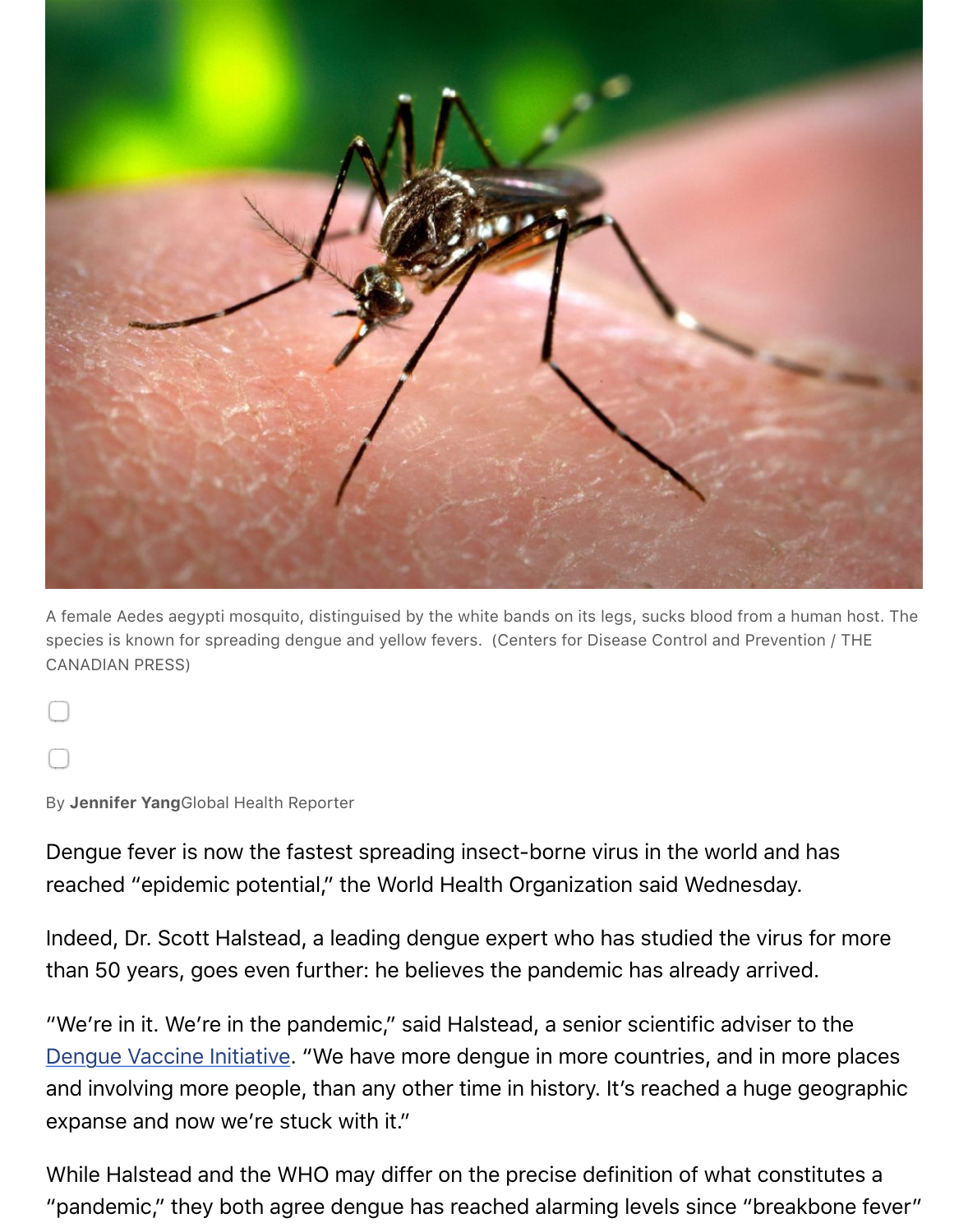began to spread just after the Second World War.

In 1955, only three countries reported dengue cases, according to the WHO, which released its second report on neglected tropical diseases Wednesday. Today, dengue fever is found in over 125 countries and nearly half the world's population is now at risk of infection.

Currently, there are several dengue outbreaks. One on Portugal's Madeira Island marks Europe's first sustained transmission of the virus in nine decades. Paraguay is in the midst of a nationwide epidemic. There have been more than 6,000 confirmed cases and 70 deaths in the past three months, according to Reuters.

"In 2012, dengue ranked as the fastest spreading vector-borne viral disease … registering a 30-fold increase in disease incidence over the past 50 years," the UN health agency said in a news release. "The world needs to change its reactive approach and implement sustainable preventive measures."

Dengue is transmitted by mosquitos — primarily the female *Aedes aegypti*, which also spreads yellow fever — and typically causes flu-like symptoms, headache and skin rash. The disease is incredibly painful and debilitating.

"I've met many, many adults who have had dengue, mostly in Asia, and what they say is almost the same words: 'That is the worst disease I've ever had,' " he said.

The disease can develop in a severe form known as dengue hemorrhagic fever or dengue shock syndrome, which can be fatal. About 2.5 per cent of people affected die, according to the WHO.

There is no treatment for severe dengue other than hospitalization and fluid management, which can make dengue an expensive disease to treat, Halstead said.

What makes finding a dengue vaccine particularly challenging is that there are four strains of the virus. An infected person will develop lifelong immunity to one particular strain, but he or she is at increased risk of getting severe dengue if infected later with one of the three other strains.

According to Dr. Raman Velayudhan, a WHO scientist specializing in neglected tropical diseases, two main factors have contributed to dengue's rapid rise: urbanization and the spread of mosquitoes, aided by spreading transportation networks.

"The mosquitoes are spreading all over silently," Velayudhan said. "They are there in many